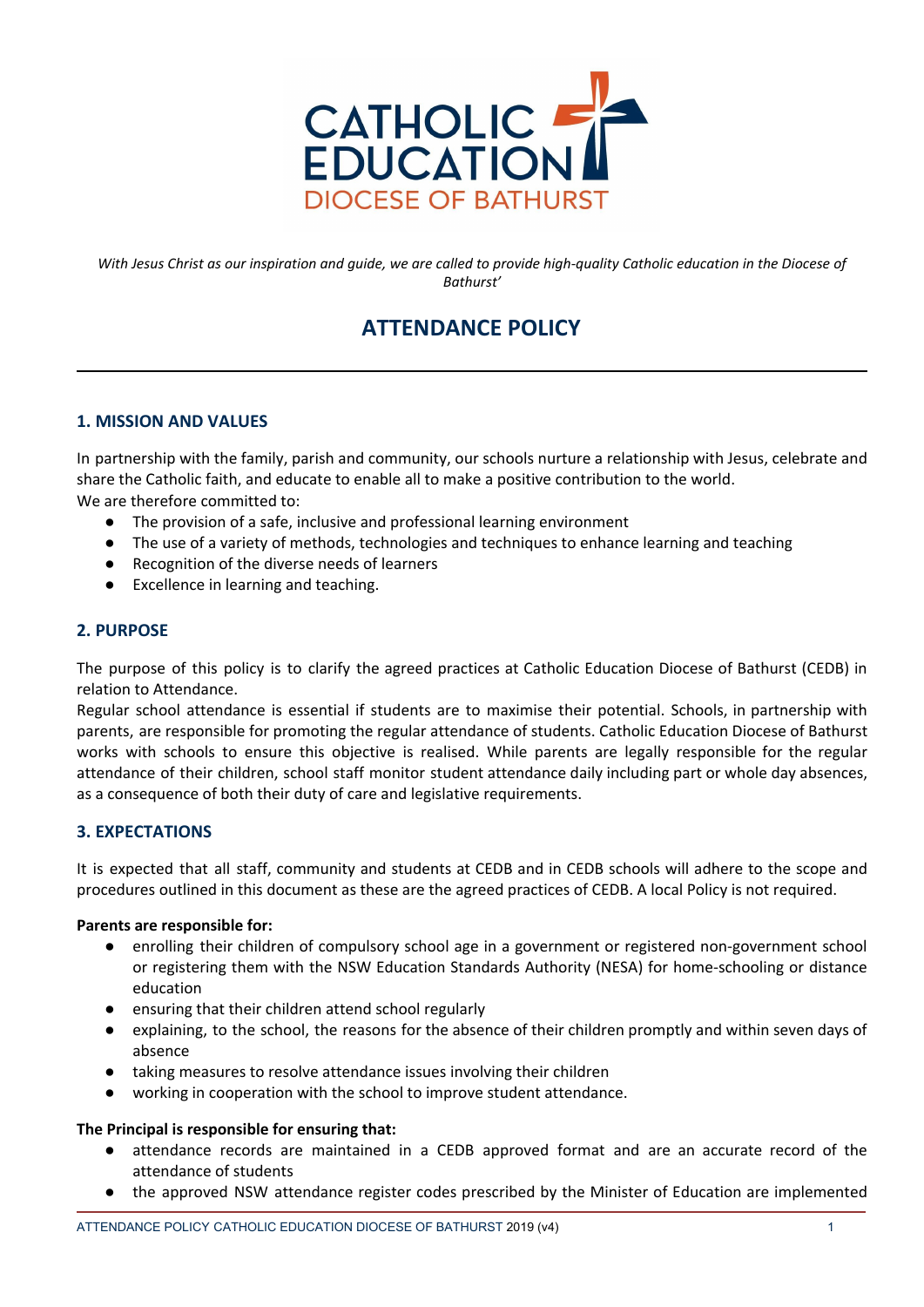correctly and accurately

- clear information is provided
	- on a regular basis, to students and parents regarding attendance requirements and the consequences of unsatisfactory attendance
	- to the Executive Director of Schools or designated Catholic Education Officer about students for whom chronic non-attendance is an issue and for whom school strategies have failed to restore regular attendance
- attendance records
	- are an accurate record of the attendance of students
	- include details of transfers and exemptions
	- are at all times accessible to the Executive Director of Schools, Consultant to Schools, Child Protection Team, designated Education Officer and NESA Inspector
- school-based procedures are developed in accordance with the Diocesan Attendance Marking Policy that
	- reflect the school's local practices in the administration of the requirements
	- include processes for the school to regularly evaluate and address school attendance
	- support teachers in addressing issues of student non-attendance
	- inform the staff of the casual teacher processes of the school
	- timeframe the marking of rolls
	- clarify the processes for marking rolls off-site
	- include maintenance of accurate official records of attendance for each student. A Principal or delegated school executive must endorse this official record at regular intervals throughout the year. An electronic record is to be generated every 5 weeks as a minimum and endorsed certifying its accuracy. Once endorsed, this copy becomes the official record of attendance and must not be amended. A school must be able to access archived records for individual students at any time
	- interpreters and translated materials, including letters, are available when communicating with parents from language backgrounds other than English in matters relating to school attendance
- a system is established for signing in students who arrive late and for signing out students who need to leave the school premises during school hours
- school staff are trained to maintain the highest standard of roll marking and
	- know how to interpret and use the approved NSW attendance register codes
	- Mark Attendance Rolls in a timely manner
	- understand their obligations to follow up absences
- all cases of unsatisfactory attendance and part or full day absences from school are investigated promptly and appropriate intervention strategies are implemented to optimise regular school attendance and include
	- the development of documented plans, in consultation with parents, to address the needs of students whose attendance is identified as being of concern
	- accessing medical certificates, in the case of illness.
	- use of referral and support networks so that students and their families can be connected to relevant services within CEDB and diocesan system and with local external agencies. Appropriate staff members may be nominated to meet with parents, arrange referrals and be the contact points for consultation and coordination of school involvement
	- communication, collaboration and information sharing occurs with other services and agencies to enhance the effectiveness of interventions with students and families
	- any other child protection concerns underlying school attendance issues (including educational neglect) are managed consistently within the policies of Catholic Education Diocese of Bathurst.

# **Principals have the authority to:**

- grant sick leave to students whose absences are satisfactorily explained as being due to illness
- grant an exemption from school attendance for periods totaling up to 100 days in a 12 month period for any one student providing certain conditions are met
- accept other explanations of absence
- decline to accept as satisfactory an explanation for an absence, or a proposed absence. The parent must be advised that the explanation has not been accepted and a reason for the decision provided.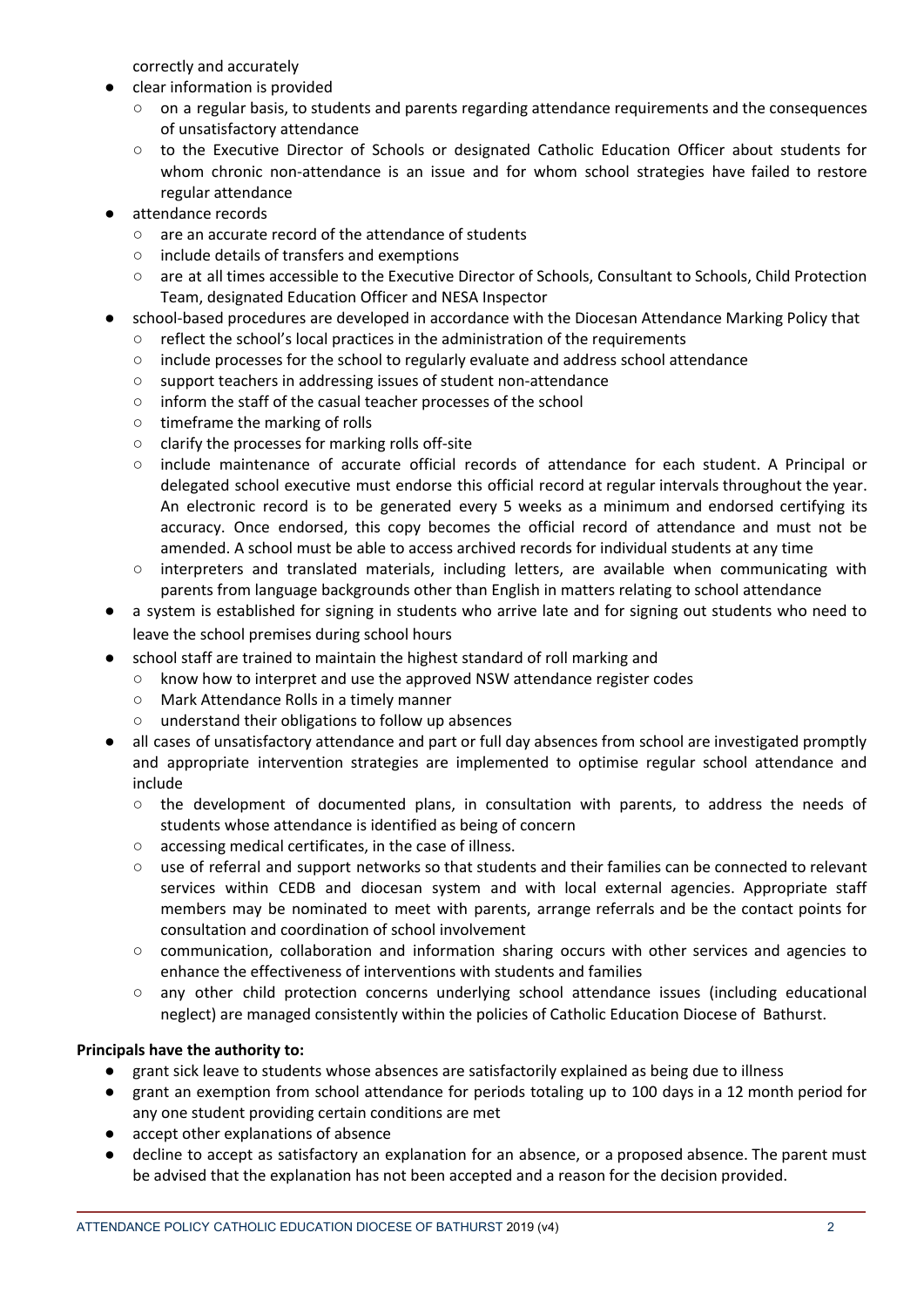## **The Executive Director of Schools is responsible for:**

- determining an exemption from school attendance for periods totaling up to 100 days in a 12 month period for any one student using the NSW attendance register code 'M'
- ensuring schools maintain accurate records of student attendance in a form approved by the Minister of Education
- ensuring that regular audits of school attendance procedures takes place and that principals are supported in this activity
- ensuring that plans are implemented for the improvement of the attendance of students who are identified by schools as chronic non-attenders
- making recommendations about the prosecution of cases of non-attendance or failure to enrol a child at school, in the first instance to Catholic Schools New South Wales (CSNSW)
- approving the participation of a student in an alternative education program.

# **School Staff support the regular attendance of students by:**

- providing a caring teaching and learning environment which fosters students' sense of well being and belonging to the school community
- promoting regular attendance at school through teaching and learning activities that acknowledge the learning and support needs of students
- recognising and rewarding excellent and improved student attendance
- knowing the procedures in this policy including marking the attendance register and following up absences
- maintaining accurate records of student attendance
- seeking verbal or written advice promptly from parents regarding unexplained full or part day absences
- implementing programs and practices to address attendance issues when they arise
- providing clear information to students and parents regarding attendance requirements and the consequences of unsatisfactory attendance
- retaining records of written, electronic and verbal explanations from parents. If teachers receive verbal explanations from parents, they should record, sign and date the explanation
- alerting the principal, or staff member responsible for monitoring attendance, when a student's pattern of attendance is of concern, or if no explanation is received from the parent or carer within required timeframes
- liaising with external agencies, arranging referrals and coordinating services and agencies working with students.

# **4. DEFINITIONS**

**Abandoned Enrolment or Destination Unknown** is a circumstance where a student of Compulsory School Age has not attended school for 10 consecutive days and no explanation has been provided by the parent/carer.

**Attendance Codes** are codes approved by the Minister of Education for use in recording the attendance of students. Please refer to Appendix 1 for these codes.

**Attendance Improvement Plan (AIP)** is implemented to support a student whose attendance is of concern. This Plan should be developed with the student, parents/carers and any support staff or related organisations so they have ownership over the plan. Please refer to Appendix 7 for Template.

**Attendance Register (Roll)** is a record of the attendance of each student enrolled in a school for the period the student remains enrolled.

**Common Leave Pass** - Catholic systemic schools must implement a leave pass system for students who wish to leave school premises during normal school hours. The procedures for granting a leave pass to students are to be managed by the school and included in the School's Attendance Marking Policy.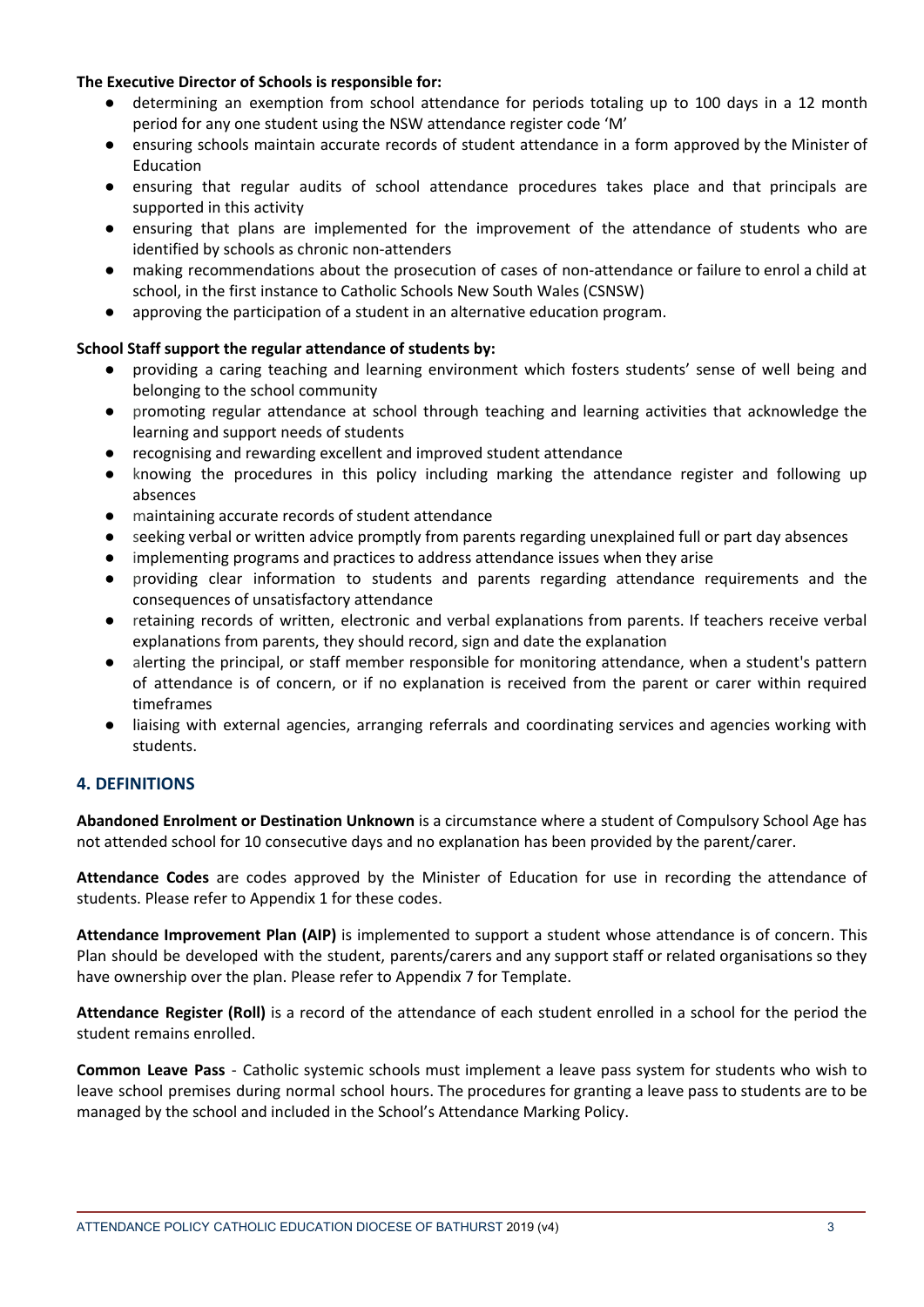**Compulsory Attendance Plan (CAP)** is developed to address attendance when AIPs have not achieved improvement in the attendance of a student. These are a legal requirement as a step after AIPs. Please refer to Appendix 7 for Template.

**Compulsory School Age** is a child the age of six years or above, and below the minimum school leaving age of 17.

**Compulsory School Attendance Conference (CSAC)** is a conference where the Children's Court may require a parent and/or a child to attend with other relevant persons. Please refer to Appendix 7 for Template

**Explained/ justified absence** is an instance where the parent/carer has explained the student's absence and this has been accepted by the Principal. It can be verbal, electronic or written.

**Explained/unjustified absence** is an instance where the parent/carer has explained the student's absence and this has not been accepted by the Principal.

**Full-time student** is a student who attends school on an average of 25 hours per week or more.

**Minimum school leaving age** is the age at which a child/young person completes year 10 or the age of 17 years whichever first occurs.

A child who completes Year 10 of secondary education, but who is below the age of 17 years, is of compulsory school-age unless the child participates on a full-time basis in:

- A. approved education or training, or
- B. if the child is of or above the age of 15 years paid work or a combination of approved education or training and paid work.

**Part time student** is a student who attends school less than 25 hours per week.

**Regular Attendance** is a student attending school more than 90% of the time Primary and 85% of the time Secondary.

**Seven day rule** A parent must endeavour to provide an explanation for student absence within seven calendar days of the absence. If this occurs in conjunction with a term break they should provide the explanation before the end of term.

**Suspension** is where a student is absent from school under the care and responsibility of their parent/carer. Suspension is usually a decision made to ensure the safety and well-being of all in the school environment. It has a set time frame around period of suspension. **Suspension does not occur in school** - this is withdrawal from class.

**Truancy** is the absence of a student from school without the knowledge or permission of their parent/carer.

**Unexplained absence** is an instance where a parent has not provided an explanation of the students absence within seven days of the first day of the absence.

**Unjustified absence** is an absence where the parent has provided an explanation of the students absence but the explanation has not been accepted by the principal. A written notification of this is provided to the parent.

# **5. GUIDELINES**

## **Attendance Records must include:**

- a Register of Enrolments to be retained permanently
- notes and records of verbal explanations for absences from parents. This advice is to be retained for seven years from the date of receipt and Attendance Register (roll) to be retained for seven years
- in a case where a student has an accident, necessitating an accident report, all attendance records should be retained until the year the student reaches the age of 25 years
- the student's attendance record detailing the number of absences each year must be retained on the student's file for seven years after the student has left. In the case of a student who has had an accident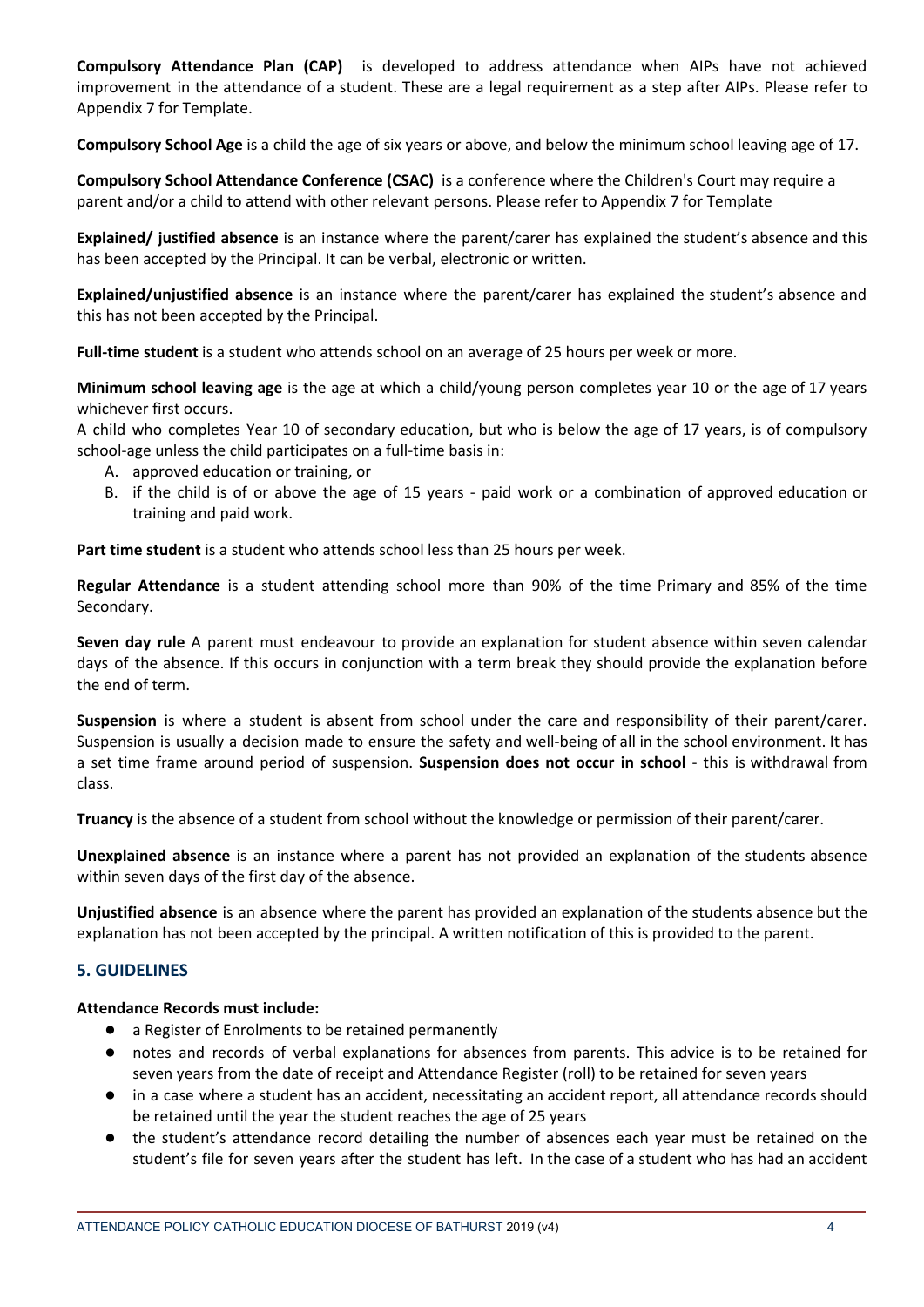necessitating an accident report, the record card should be retained until the student reaches the age of 25 years

records for Certificates of Exemption from attendance and enrolment

# **Attendance Registers (rolls) must**

- reflect the highest professional standards
- be maintained in a form approved by the Minister
- be maintained on all days on which the school is open for instruction, including school sports days, swimming carnivals, excursions and similar events
- be recorded at the start of the school day Primaries and at the start of each period Secondaries
- be recorded for off-site activities. Schools are required to develop their own procedures to monitor attendance during these off-site activities
- record attendance information on an electronic attendance register on a daily basis
- in the case of late arrival or early departure, record the precise times of arrival or departure with the relevant attendance code
- create a Special Circumstances Register if required.

## **Electronic Attendance Registers (rolls)**

- All schools in the Diocese of Bathurst use Electronic Attendance Registers (rolls).
- Codes to be used on attendance registers are found at Appendix 1. Additional codes must not be used.
- Supplementary comments regarding absences may be made in the 'notes' column, if required
- Schools must have an Attendance Marking Policy containing appropriate procedures to maintain accurate official records of attendance for each student.
- A school must be able to access archived records for individual students at any time.
- In the case of late arrival or early departure, the precise times of arrival or departure must be recorded with the relevant attendance code.
- Where an alteration is necessary on an electronic attendance register, alterations can be noted by using the 'comment' box. In hard copies a line should be ruled through the entry and the correct entry made above and the principal should initial any changes. Note: Alterations only apply to errors in roll marking.

# **Special Circumstance Registers (rolls)**

- Attendance registers must be maintained each day the school is open with the exception of:
	- days on which there is part or full day industrial action involving teachers
	- approved staff development days
	- other days in which all students are not expected to attend
	- on days which the I.T. network is unavailable
	- days on which the school is inaccessible due to natural disasters such as fire or flood. Principals must consult with Consultant to Schools prior to declaring a school inaccessible.
- Special circumstance registers are to be maintained for circumstances listed above. They should:
	- specify the dates and times of the variation
	- indicate the reason for the variation
	- list students attending on that day
	- be signed by the teacher maintaining the register
	- be permanently attached to the main attendance registers (rolls).
- Electronic attendance registers have the facility to display a 'staff development day' message on staff development days. A similar notation must be made on a special circumstance register (e.g. industrial action or school closure due to natural disaster)
- Absences on these days are not to be recorded or counted as absences for statistical purposes

## **Specialist Education Setting**

- Students can attend a specialist education setting separate to a mainstream school on a sessional or full-time basis:
	- Such settings include CEDB approved behaviour schools, juvenile justice and hospital schools
	- This does not refer to private coaching or tutoring even when it is delivered at a 'centre'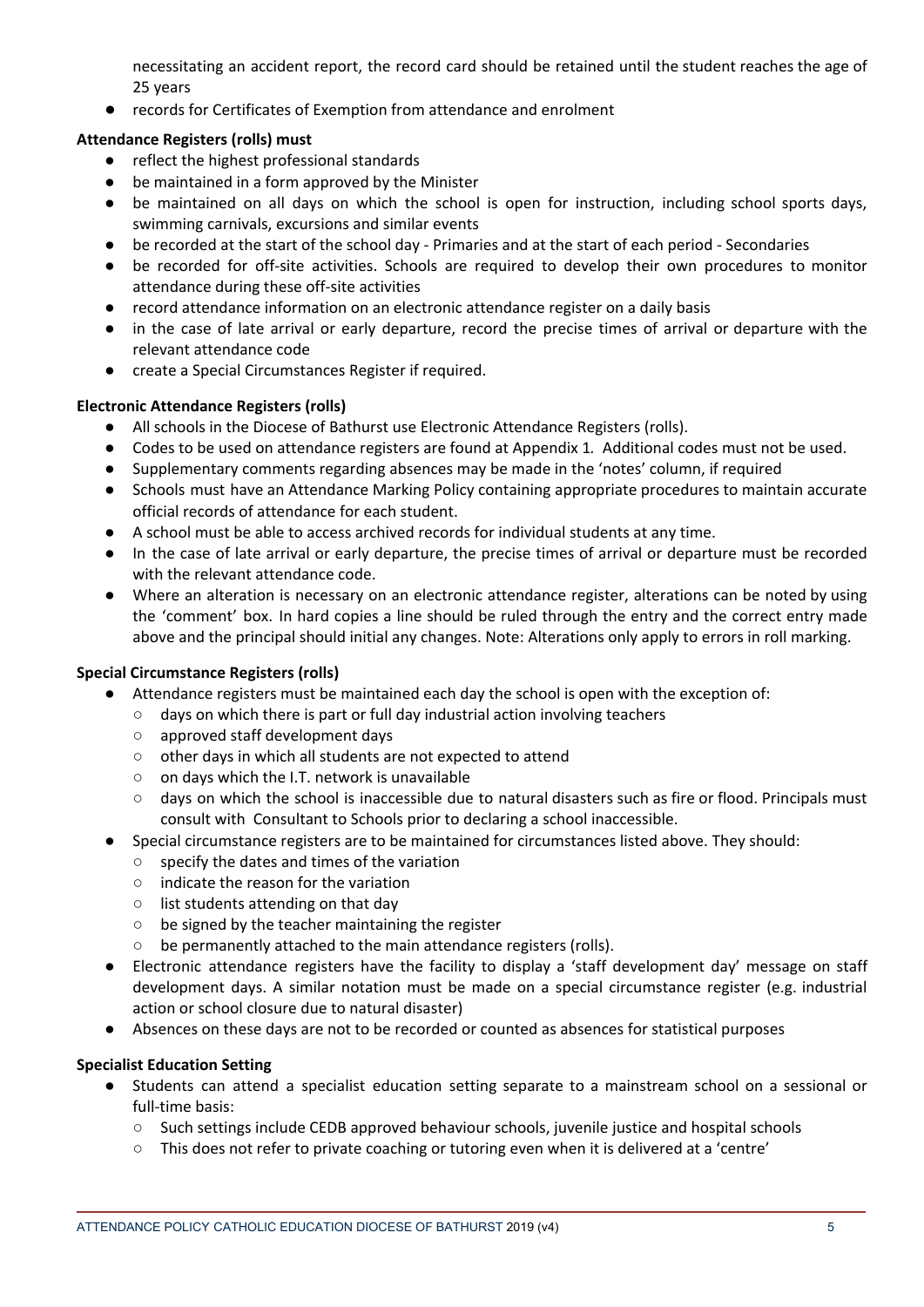Where the duration of attendance at a specialist education setting is more than four days in duration, the specialist education setting should use a special circumstance register to record student attendance. The special circumstance register should be returned to the student's mainstream school, preferably weekly.

# **Flexible timetables**

- The attendance of students participating in flexible timetables must be recorded in the same manner as other students. However, scheduled days or periods of non-attendance must not be marked as absences.
- The scheduled non-attendance of students participating in flexible timetables is not recorded as an absence for statistical purposes.
- In the case of students participating in course work or school activities away from the school site (such as work placements), the principal or an authorised person should obtain an accurate record of student attendance at other sites at the conclusion of each school week.

## **Security of Attendance Registers (rolls)**

- Registers (rolls) must be stored securely electronically ( CEDB manages this), and if a paper copy is retained this must be secure.
- The loss or damage to an Attendance Register (roll) is a serious issue and must be reported immediately to the School principal and relevant Catholic Education Diocese of Bathurst personnel.
- At the end of each school year the principal must ensure that paper Attendance Register (roll), endorsed rolls and Special Circumstance Registers are preserved securely
- A school must be able to produce past records of attendance

## **Overseas exchange students**

- Students participating in accredited overseas student exchange programs for periods of up to 12 months are to remain on the school Attendance Register (roll). They are not to be marked absent for the duration of their exchange. In general, students on overseas exchanges are to be considered present. Schools should use the attendance code 'B' - 'The student is absent from school on official school business'
- An Application for Exemption is NOT required
- A note is to be included in the Attendance Register (roll) regarding the place and duration of the exchange. For statistical purposes, students on overseas exchange are to be considered present.

## **Staggered Date start**

- Where students have a 'staggered start' to the school year, the following advice is provided regarding marking the Attendance Register (roll). This advice does not apply when an entire grade commences school on the same date.
	- The Roll Code 'F' would be used for days where the Principal has informed parents that the students are not required to attend school

## **Students who are suspended from school**

- The Attendance Register Code for out-of-school suspension is 'E'. This is to be used for the duration of the suspension. Students who fail to return to school following the suspension period are Absent and 'A' code is used.
- Students who are removed from class temporarily but are at school, are withdrawn and counted as present.
- Students who are on out-of-school suspension are counted as absences for statistical purposes.

## **Students who are exempted from school**

- The Attendance Register Code for exemption is 'M'. This is to be used for the duration of an exemption. Students who fail to return to school following the exemption period are Absent and 'A' code is used.
- Students who have been exempted from school are not counted as absences for statistical purposes.
- The register code 'M' is NOT to be used for travel within Australia or overseas.

## **Completion of Education under Special Circumstances**

A child between the ages of 6 and 17 may leave school only after they have completed Year 10 of secondary education. One of the ways of completing Year 10 of secondary education is to complete education through a special circumstance approved by the Minister for Education and Training. These approved special circumstances generally are: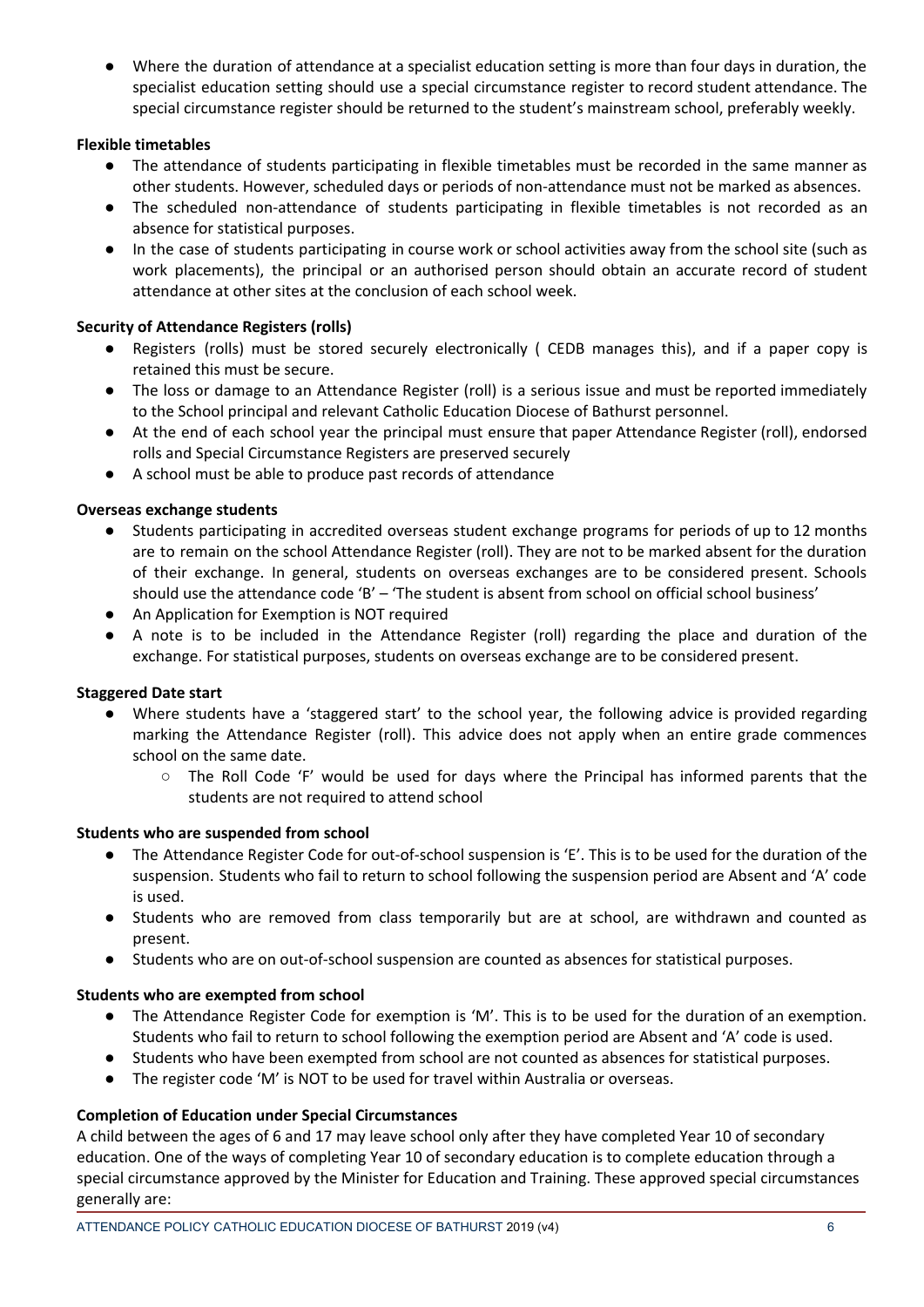- through enrolment in home schooling
- through completion in another state
- through completion of a TAFE Certificate II (see Form A3.1)
- through full time employment in an apprenticeship or traineeship (see Form A3.2)
- through a combination of full time employment and training with an RTO (see Form A3.3)

Applications for Approval of completion of education under special circumstances must be made using the appropriate forms and with relevant documentary evidence to support the application.

# **Yr 12 Student Attendance Roll Marking**

- Year 12 students are considered to be enrolled as a student until they have completed their last HSC exam. Therefore, the last exam date for each student is the last date of each student's enrolment.
- The Attendance Register (Roll) must be kept for each student until the completion of each student's last HSC exam.
- During the period when students are on approved study leave and during the HSC exam period the Roll would be marked with Attendance Code 'F'. Students are participating in a flexible timetable and are not present because they are not required to be at school.
- In the case of a student not attending school on the date when required to be present for a HSC exam, then the appropriate Roll Code would be marked to replace Code 'F' e.g. 'S' or 'A'.

# **A student's name must be removed from an attendance register (roll) if:**

- The student enrols in another school.
- Parents inform the school that the student is enrolled in another school, or is registered with NESA for home-schooling or distance education. Principals should request the name of the other school so that a check can be made. The status of the student should not be changed until confirmation of enrolment is received from the enrolling school.
- The student has been expelled from the school.
- Students are still of compulsory schooling age and have successfully completed Year 10, and there is documented evidence that they are engaged in full-time study, employment or a combination of both.
- Students have moved out of New South Wales and have not applied for a cross-border enrolment in New South Wales.
- Students have moved out of New South Wales and the school have received an Interstate Student Data Transfer Note from the student's new school.
- A student is of compulsory school age, and has been marked as 'absent' for a period exceeding 10 consecutive school days where the school is open for instruction, and there has been no communication with the school. This would then be treated as an Abandoned Enrolment (destination unknown).
- A student is no longer of compulsory school age and has not attended school for more than 15 consecutive school days where the school is open for instruction, and there has been no communication with the school. This would then be treated as an Abandoned Enrolment (destination unknown).
- If a student's name has been removed from the roll because 'their whereabouts are unknown', absences from the last day of attendance at school are not included for statistical purposes. The roll should be amended to reflect this.

# **Short-term attendance of students**

- Students may be enrolled in one school only at any given time. However, for a variety of reasons, a student enrolled at a NSW Catholic systemic school may need to attend another school for a short period of time
- Short-term attendance arrangements should not disrupt programs in the host school. They should not result in any reorganisation of classes or timetables.
- Prior to agreeing to a short-term attendance of a student, the principal of the host school should gather the necessary information to permit a risk assessment to be conducted. The objective of the assessment should be the maintenance of a safe learning environment for staff and students.

# **Non-Acceptance of explanation for an absence**

● Principals may decline to accept as satisfactory an explanation for an absence. The parent should be advised in writing that the explanation has not been accepted and a reason for the decision provided.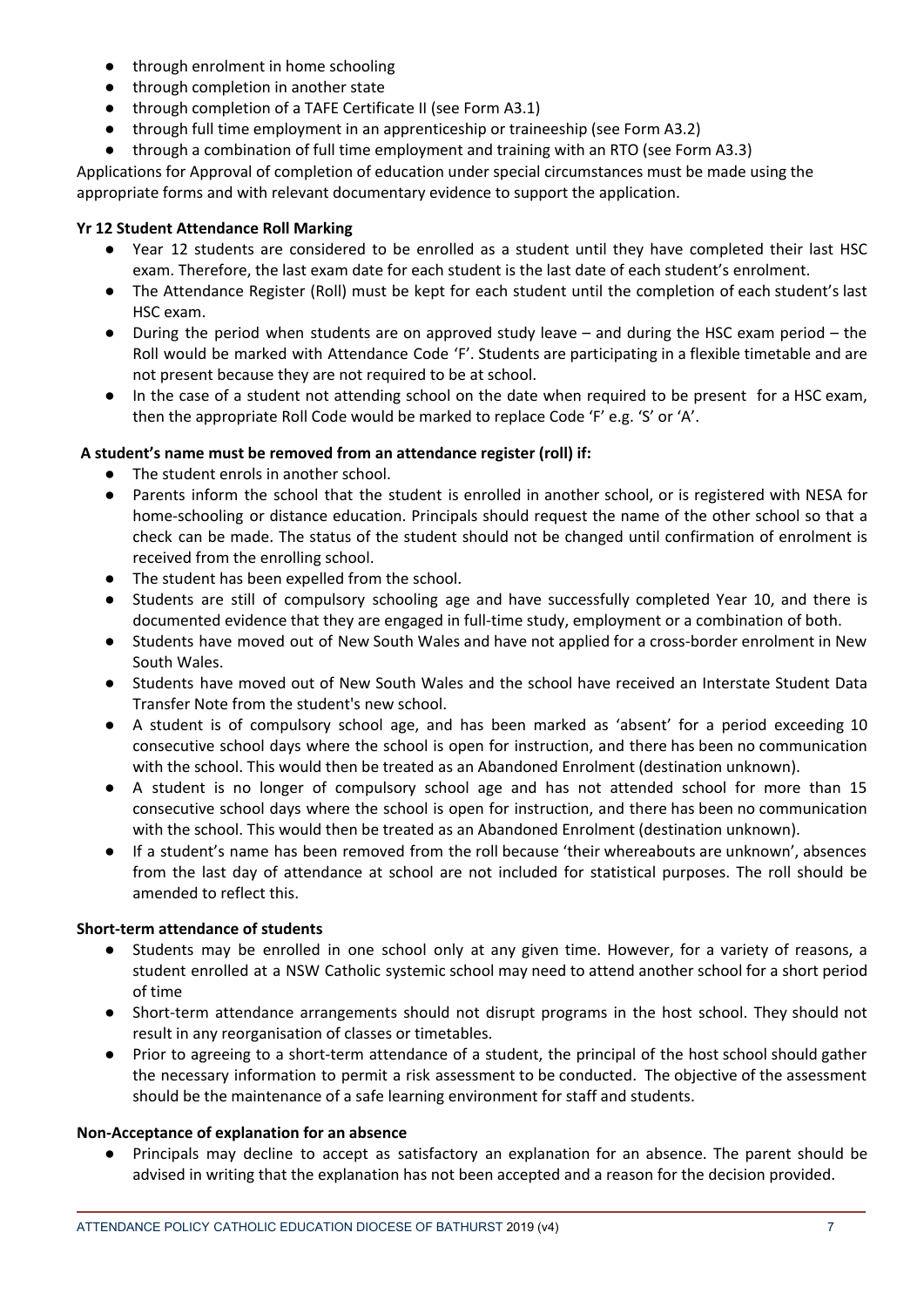- Where frequent absences are explained as being due to illness, consultation with parents must occur regarding the health care needs of the child.
- Principals may request medical certificates or other documentation when absences explained as being due to sickness are frequent or prolonged. Medical certificates are not sacrosanct documents. Principals with concerns can ask the parent to request that the doctor write on the certificate the statement 'this child is unfit for school' with specified dates included.
- Where principals have ongoing concerns, they can request the parents' consent to contact the doctor. If the request is denied, or if the principal is still not satisfied with the reason for absence, they can record the absence as 'unjustified' using code 'A'.

## **Students Attending Lessons/Training Outside School During School Hours**

- Involvement in private lessons, such as ballet and music classes, sports training (excepting Elite Sports and Elite Arts) conducted outside the school during school hours may not be conducive to the education of the student concerned. Students' involvement in extra-curricular activities will usually be limited to outside school hours.
- Where attendance at a private lesson during school hours is of exceptional importance, such as sitting examinations, principals may use their discretion in justifying the absence. This provision must not be used on a regular basis. The code to be used is 'L'.
- If parents withdraw their children from school for private lessons or training, an unjustified absence should be recorded and dealt with in the usual manner.
- This section of the policy does not apply to RoSA or HSC courses conducted outside school, or participation in work placement or TAFE based courses.

## **Role of the Police**

- Police are authorised to act as attendance officers under Section 122 of the *[Education](http://www.austlii.edu.au/au/legis/nsw/consol_act/ea1990104/) Act (1990)*
- During school hours, an authorised officer or police officer may approach a student who is apparently of compulsory school age, and who is apparently not in attendance at school. They may request the student's name and home address and the name and address of his/her school. They may approach a student who is accompanied by an adult.
- A police officer or authorised officer, in the company of a police officer may accompany the student to his or her home, or to the school, to verify the information provided
- Under this authorisation, police have no power of arrest, detention or physical restraint
- Police and Department of Education personnel conduct regular Joint Anti-Truancy initiatives (JATS) targeting truancy.

# **6. PROCEDURES**

Attendance Procedures can be found in the Appendices of this Policy for

- Management of students with Abandoned Enrolment (Destination Unknown)
- Management of Habitual Non-Attendance
- Managing Exemptions from Enrolment
- Managing Exemptions from Attendance
- Managing Leave Applications

## **7. LEGISLATIVE FRAMEWORK**

*NSW Education Act (1990)* (the 'Act') Section 22 and Section 24 *The Registration Systems and Member Non-Government Schools (NSW) Manual* NSW Education Standards Authority (NESA) *Children and Young Person's (Care and Protection) Act* 1998

## **8. RELATED POLICIES AND GUIDELINES**

*Guidelines for Exemption from Attendance at NSW Catholic Systemic Schools* CSNSW *Attendance Marking Policy* Catholic Education Diocese of Bathurst *Risk of Significant Harm (ROSH) Policy* Catholic Education Diocese of Bathurst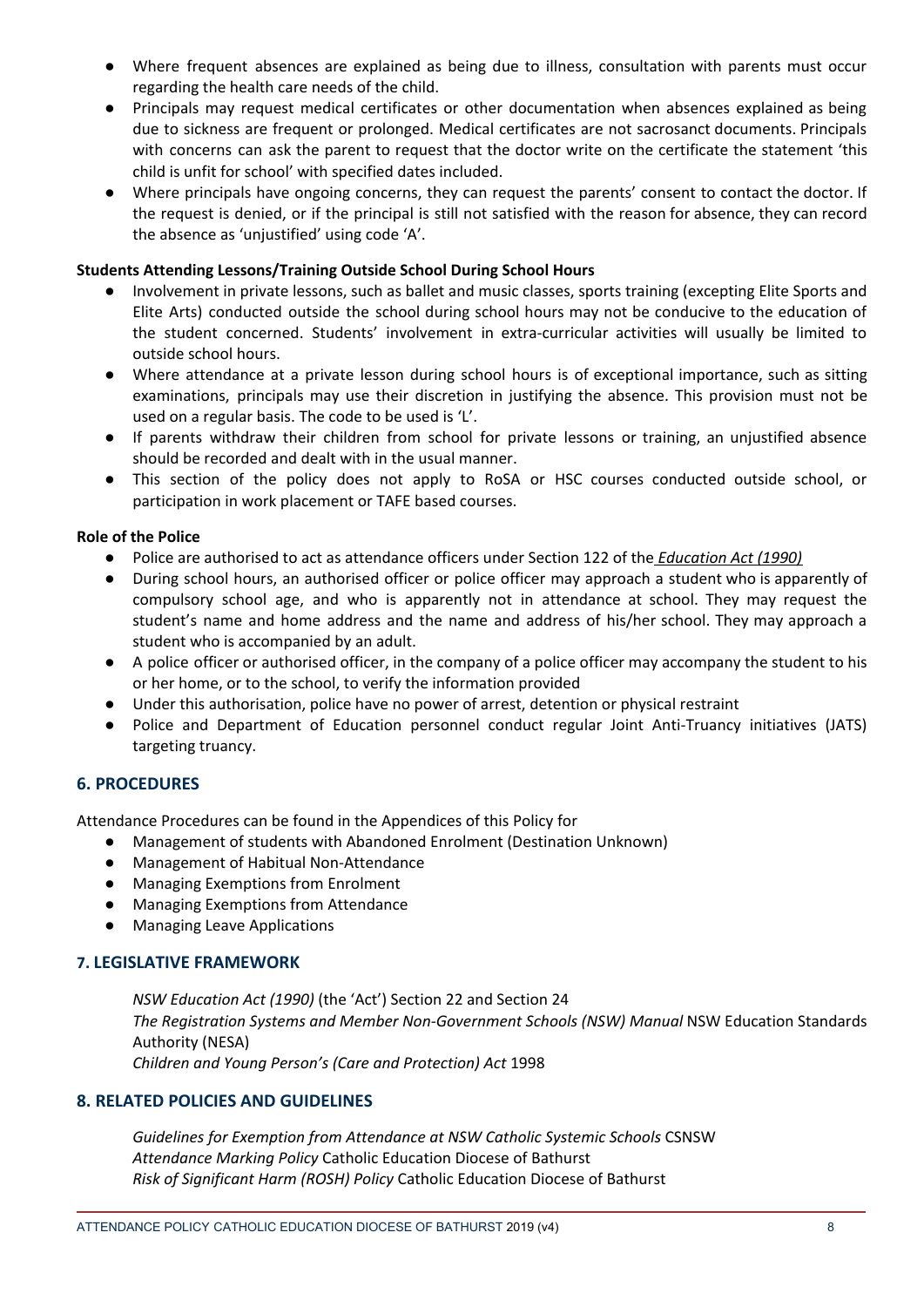## **9. POLICY ADMINISTRATION**

This policy has been ratified by the Executive Director of Schools and will be reviewed periodically, or in the event of any information or incident that indicates the need for a review, or following relevant legislative or organisational change.

It is the responsibility of anyone accessing this document to ensure that the current version is downloaded from CEDB website.

| Date of Implementation | 2011 |
|------------------------|------|
| Date of Last Review    | 2019 |
| Date for Next Review   | 2022 |